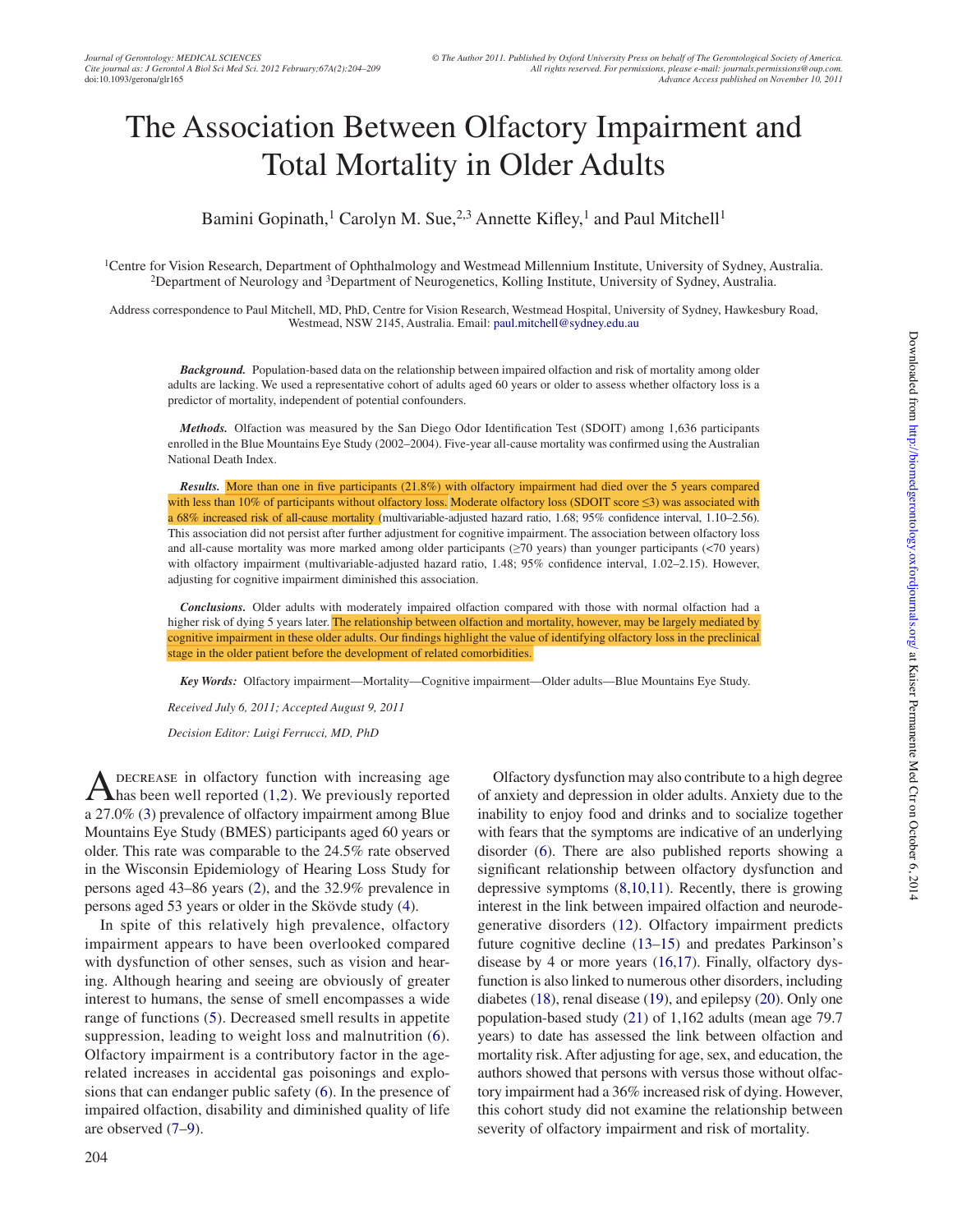Population-based data on whether olfactory deficit is an independent predictor of mortality to date are lacking. In the current study, we used a large population-based data set of adults aged 60 years and older to determine the association between the presence of olfactory impairment (including severity) and risk of all-cause mortality 5 years later.

#### **METHODS**

### *Study Population*

The BMES is a population-based cohort study of common eye diseases and other health outcomes in a suburban Australian population located west of Sydney. Study methods and procedures have been described elsewhere (22). Baseline examinations of 3,654 residents aged older than 49 years were conducted during 1992–1994 (BMES-1, 82.4% participation rate). Of the baseline participants, 2,335 (75.1% of survivors) returned for 5-year follow-up examinations during 1997–1999 (BMES-2), and 1,952 participants (53.4% of the original cohort or 76.6% of survivors) returned for 10-year follow-up examinations during 2002–2004 (BMES-3). For the current study, we use data from BMES-3 only as olfactory function was only assessed at this examination. The University of Sydney and the Western Sydney Area Human Ethics Committees approved the study, and written informed consent was obtained from all participants at each examination.

#### *Questionnaire and Physical Examination*

A face-to-face interview with trained interviewers was conducted, and comprehensive data, including information about medical history, hearing, demographic factors, socioeconomic characteristics, lifestyle, and health risk behavior such as exercise and smoking, were obtained from all participants. The medical history included cardiovascular or other systemic disease and associated risk factors and medications used. A past history of angina, diabetes, myocardial infarction, and stroke was determined by responses to a question: "Has a doctor advised you that you have any of the following conditions?" Cognitive decline was assessed using the Mini-Mental State Examination questionnaire (23). Participants with scores less than 24 were considered cognitively impaired.

Classification of hypertension was based on the 2003 World Health Organization/International Society of Hypertension guidelines (24). Participants were classified as having hypertension stage 1 if systolic blood pressure was 140– 159 mm Hg or if diastolic blood pressure was 90–99 mm Hg. Participants were classified as having hypertension stage 2 if they were previously diagnosed with hypertension and were using antihypertensive medications, if systolic blood pressure was 160 mm Hg or greater, or if diastolic blood pressure was 100 mm Hg or greater at examination. Body mass index (BMI) was calculated as weight in kilograms divided by height in meters squared, with less than 20 defined as low. Disability in walking at baseline was assessed as present if the participant was observed by a trained examiner to have walking difficulties or used walking aids or a wheelchair.

### *Olfaction Examination*

The San Diego Odor Identification Test (SDOIT) (25) and related olfactory and taste questions were a component of the BMES III examination, and complete olfaction and taste data were obtained from 1,636 of 1,952 (83.8%) BMES-3 participants. Participants were tested individually with the SDOIT, an 8-item odor identification test with a test-retest reliability relatively similar to that for the 40-item University of Pennsylvania Smell Identification Test (UPSIT; *r* = 0.86 SDOIT; *r* = 0.94 UPSIT) (26). Odorants were presented to participants in random order in an opaque container covered with gauze. An interstimulus pause of 45 seconds was used to prevent adaptation (27). A picture board illustrating the odorants as well as distracters was used for participants to identify each odorant. Scores were calculated by the number of odorants identified correctly. We defined mild olfactory impairment as less than six but greater than three correct responses and moderate as three or less correct responses out of a total of eight possible responses.

#### *Assessment of Mortality*

To identify and confirm persons who died after BMES-3, demographic information including surname, first and second names, gender, and date of birth of the 1,636 participants was cross-matched with Australian National Death Index data for deaths to the end of 2007. A probabilistic record linkage package was used, adopting a multiple-pass procedure in which both data sets were grouped based on different characteristics (eg, date of birth, name, sex) each time. Matches were divided into exact and nonexact. All nonexact matched records were examined manually and accepted if there was only one nonexact matched characteristic that was not critical. Information provided by family members during follow-up was also included if the participant was reported to have died on or before December 2007. The *International Classification of Diseases, Ninth Revision* (28) and *International Statistical Classification of Diseases, 10th Revision* (29) cause of death codes were also obtained. The primary cause of death (ie, death from any cause) was used in statistical modeling. The validity of Australian National Death Index data has been reported to have high sensitivity and specificity for cardiovascular mortality (92.5% and 89.6%, respectively) (30). The census cutoff point for all-cause death was December 2007 (5-year follow-up).

#### *Statistical Analysis*

SAS statistical software (SAS Institute, Cary NC) version 9.1 was used for analyses. The association between olfactory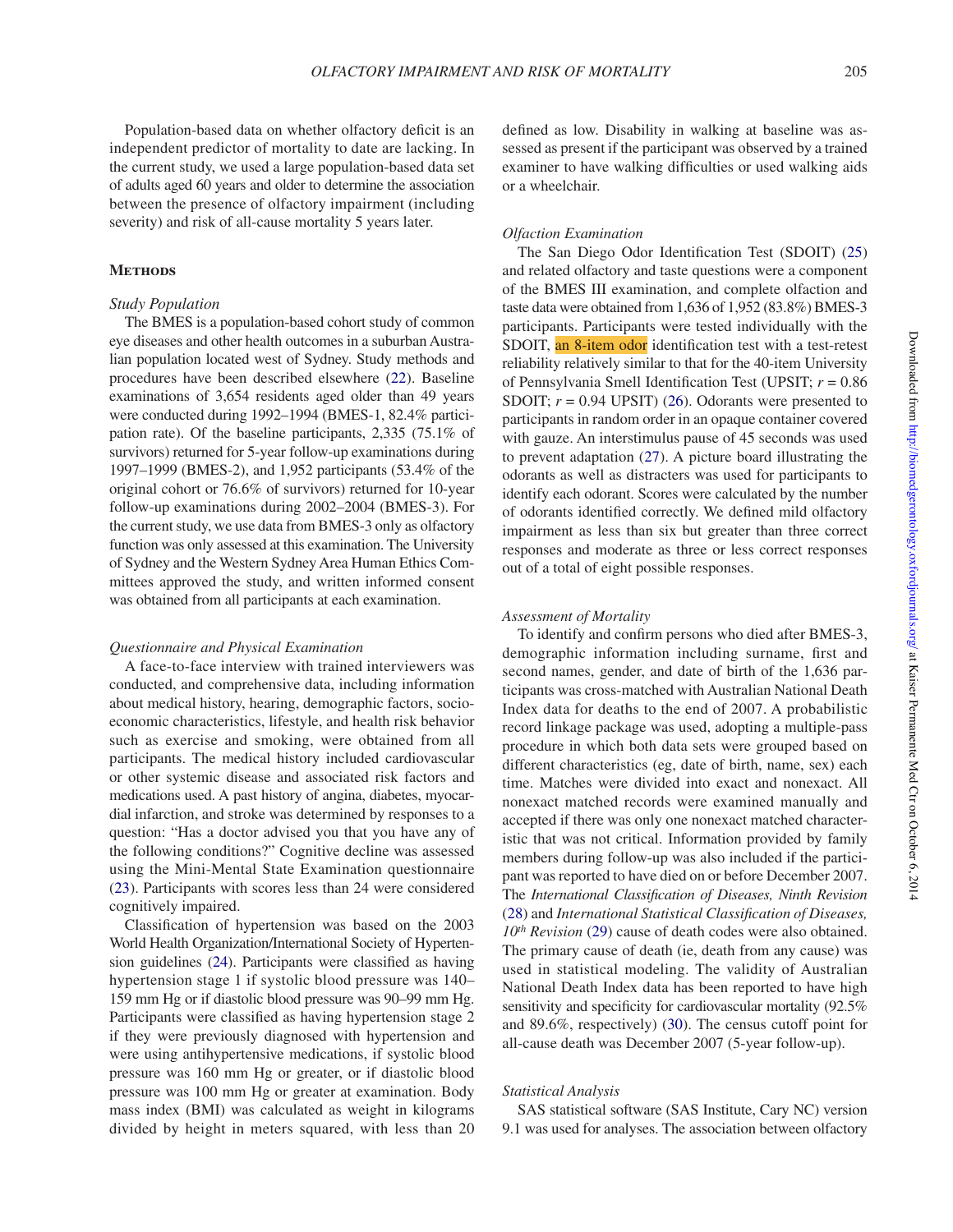Table 1. Baseline Characteristics of Study Participants

|                                                 | Olfactory                |                               |           |  |
|-------------------------------------------------|--------------------------|-------------------------------|-----------|--|
| Characteristics                                 | Impairment,<br>$N = 441$ | No Impairment,<br>$N = 1,195$ | $p$ Value |  |
|                                                 | 77.2(7.5)                | 72.1(7.2)                     | < .0001   |  |
| Age, y, $M(SD)$                                 |                          | 447 (37.4)                    | < .0001   |  |
| Men, $n$ $(\%)$                                 | 238 (54.0)               |                               |           |  |
| Current smoker, $n$ (%)                         | 33(7.5)                  | 68 (5.7)                      | .19       |  |
| Body mass index,                                | 26.0(4.4)                | 27.6(4.7)                     | < .0001   |  |
| kg/m <sup>2</sup> , M(SD)                       |                          |                               |           |  |
| Alcohol consumption, $n$ (%)                    |                          |                               |           |  |
| Never                                           | 85 (19.5)                | 217(18.3)                     | .69       |  |
| Light                                           | 191 (43.7)               | 555 (46.8)                    |           |  |
| Moderate                                        | 153 (35.0)               | 396 (33.4)                    |           |  |
| Heavy                                           | 8(1.8)                   | 17(1.4)                       |           |  |
| Poor self-rated health, $n$ (%)                 | 106(24.2)                | 217(18.2)                     | .01       |  |
| Visual impairment, $n$ (%)                      | 79 (18.0)                | 103(8.6)                      | < .0001   |  |
| Presence of hypertension, $n$ (%)               | 248 (56.8)               | 692 (58.2)                    | .60       |  |
| Systolic blood pressure, mm Hg,<br>M(SD)        | 141.5 (21.4)             | 142.4 (21.5)                  | .46       |  |
| Serum total cholesterol, mmol/L,<br>M(SD)       | 5.3(1.0)                 | 5.5(1.1)                      | < .0001   |  |
| Mini-Mental State Examination<br>score, $M(SD)$ | 27.9(3.0)                | 28.9(1.7)                     | < .0001   |  |
| Stroke, $n(\%)$                                 | 37(8.5)                  | 57 (4.8)                      | .005      |  |
| History of diabetes, $n(\%)$                    | 71 (18.9)                | 155(14.4)                     | .04       |  |
| History of cancer, $n(\%)$                      | 60(13.7)                 | 213 (17.9)                    | .04       |  |
| History of angina, $n$ (%)                      | 79 (18.2)                | 159 (13.4)                    | .02       |  |
| History of acute myocardial                     | 50(11.6)                 | 112(9.5)                      | .22       |  |
| infarction, $n$ $(\%)$                          |                          |                               |           |  |

impairment and mortality was examined using Cox regression models to estimate hazard ratios and 95% confidence intervals. Multivariable regression models were first adjusted for age and sex (Model 1) and then further adjusted for confounders that were found to be significantly associated with mortality, that is, BMI, current smoking status, alcohol consumption, poor self-rated health, presence of hypertension and/or diabetes, history of cancer, angina, stroke, and/or acute myocardial infarction (Model 2), serum total cholesterol (Model 3), and cognitive impairment (Model 4). We estimated the proportion surviving using the Kaplan–Meier method.

## **Results**

Table 1 compares the baseline characteristics of participants with (27.0%) and those without (73.0%) olfactory impairment. Persons with olfactory loss were more likely to be older and male and to have visual impairment, cognitive impairment, diabetes, angina, stroke, lower BMI, and poor self-rated health but higher serum total cholesterol.

More than one in five participants with olfactory impairment had died over the 5-year period compared with less than 10% of participants with normal olfaction (Table 2). This proportion increased with the severity of impairment, that is, more than one in four participants (27.4%) with moderate impairment died during the 5-year period. Figure 1 shows the 5-year survival of BMES participants with differing severity of olfactory loss. Older persons with moderate olfactory impairment had lower survival than those with mild or no impairment. Participants with any level of olfactory dysfunction had a 67% higher risk of all-cause mortality than those without olfactory impairment (Table 2). However, after further adjustment for total serum cholesterol (Model 3), this association became nonsignificant. Similarly, moderate olfactory loss was associated with a 68% increased risk of total mortality, but in Model 4 after further adjustment for cognitive impairment, this association did not persist (Table 2).

We previously showed that olfactory impairment is strongly age and sex related (3). Hence, we stratified our analyses by age and sex (Table 3). The association between olfactory loss and all-cause mortality was more marked among participants aged 70 years or older (multivariable-adjusted hazard ratio, 1.48; 95% confidence interval, 1.02-2.15). Again, after adjusting for cognitive impairment, however, this association became nonsignificant. A slightly higher proportion of men than women with olfactory dysfunction had died over the 5 years, 17.4% versus 11.4%. However, in Model 4, a significant association between olfactory loss and mortality was not observed among either men or women considered separately (Table 3).

#### **discussion**

In this large cohort study of adults aged more than 60 years, more than one in five participants (21.8%) with olfactory impairment had died during the 5-year follow-up compared with less than 10% of participants without olfactory

Table 2. All-Cause Mortality (over 5 years) by Severity of Olfactory Impairment

|                      |                       | Hazard Ratio (95% confidence interval) |                     |                      |                     |
|----------------------|-----------------------|----------------------------------------|---------------------|----------------------|---------------------|
| Olfactory Impairment | No. of Deaths $(\% )$ | Model $1*$                             | Model $2^{\dagger}$ | Model $3^{\ddagger}$ | Model $4§$          |
| None                 | 99 (8.3)              | $1.0$ (reference)                      | $1.0$ (reference)   | 1.0 (reference)      | 1.0 (reference)     |
| Any                  | 96(21.8)              | $1.69(1.26 - 2.27)$                    | $1.67(1.22 - 2.30)$ | $1.40(0.98-1.99)$    | $1.24(0.85-1.81)$   |
| Mild                 | 37(16.4)              | $1.39(0.95 - 2.04)$                    | $1.33(0.88 - 2.01)$ | $1.15(0.72 - 1.82)$  | $1.01(0.62 - 1.64)$ |
| Moderate             | 59 (27.4)             | $1.99(1.42 - 2.80)$                    | $2.04(1.41-2.95)$   | $1.68(1.10-2.56)$    | $1.51(0.96-2.38)$   |

*Notes*: \*Adjusted for age and sex.

†Further adjusted for body mass index, systolic blood pressure, current smoking status, alcohol consumption, poor self-rated health, visual impairment, presence of hypertension and/or diabetes, and history of cancer, angina, stroke, and/or acute myocardial infarction.

‡Further adjusted for serum total cholesterol.

§Further adjusted for cognitive impairment.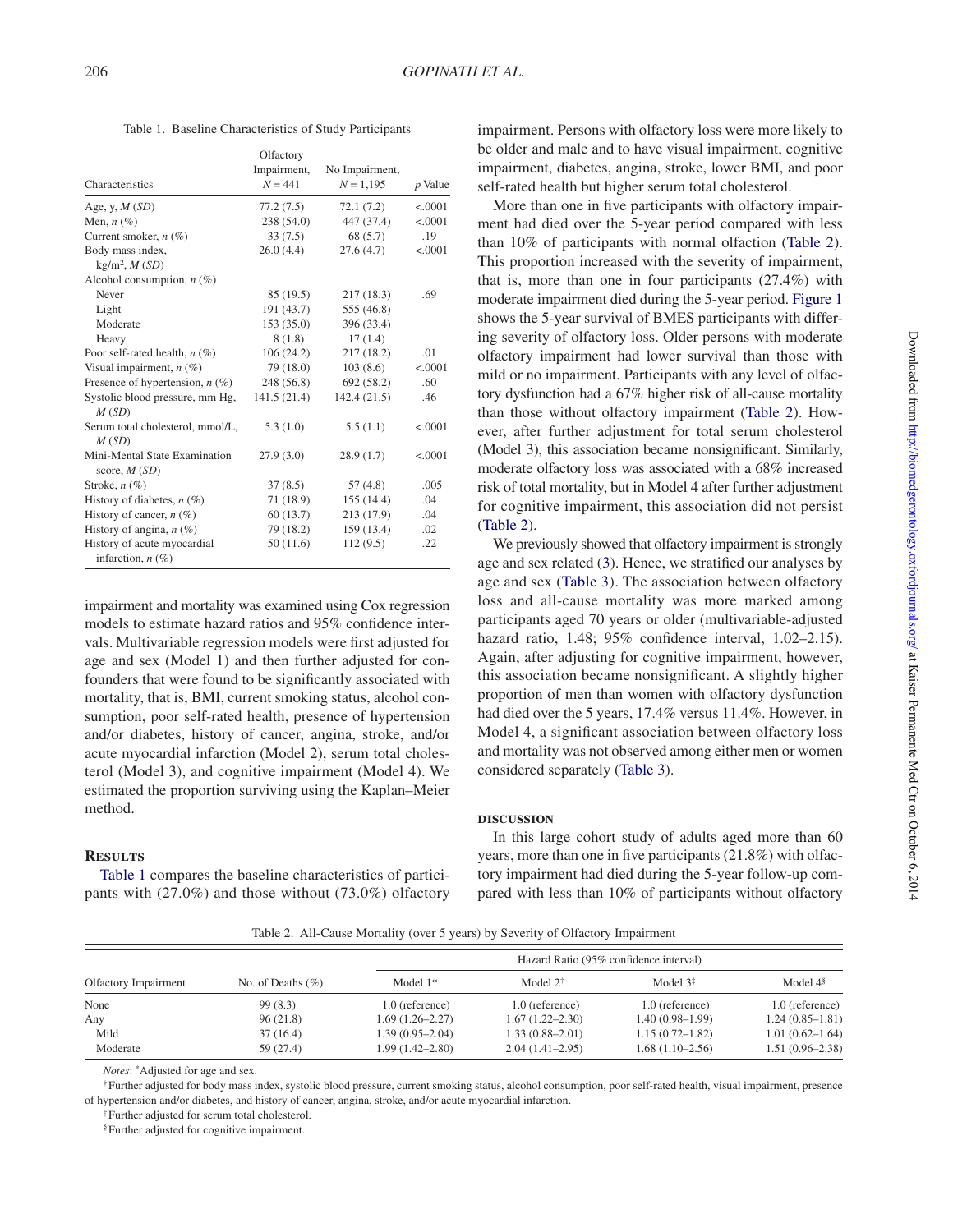

Figure 1. Age-sex adjusted Kaplan–Meier survival curves by severity of olfactory impairment among Blue Mountains Eye Study participants aged 60 years and older.

loss. This proportion increased with the severity of impairment, that is, more than one in four participants (27.4%) with moderate impairment died over 5 years. Older adults with moderately impaired olfaction had a 68% greater risk of dying compared with those with normal olfaction over a 5-year period. The association between olfactory impairment and all-cause mortality was particularly marked among participants aged 70 years or older. However, these observed associations with mortality did not persist after further adjustment for cognitive impairment.

A U.S. study of older adults showed that persons with impaired olfactory function were around 36% more likely to die than those with normal olfaction (21). However, in the analysis, only age, sex, and education were adjusted for in the multivariate model. We observed that persons with any olfactory impairment had a 67% increased risk of dying 5 years later after multivariate adjustment. This a

No. of Deaths (%)

however, did not persist after adjusting for either total serum cholesterol and/or cognitive impairment. This could have been partly due to reduced statistical power as 217 participants did not have serum cholesterol measures and Mini-Mental State Examination scores and so were excluded from the multivariate analyses. The association between moderate olfactory impairment and mortality was strong after adjusting for all covariates, including serum total cholesterol, that is, a 68% higher risk of mortality, but subsequent adjustment for cognitive impairment diminished this association.

Olfactory impairment could be a predictor of mortality as it is a marker of neurodegenerative diseases that are known to contribute to mortality (21). We and others previously showed that olfactory impairment is significantly associated with cognitive impairment and Parkinson's disease  $(3,13-$ 17). Olfactory impairment is an early marker of Parkinson's disease (16), most likely due to Lewy body inclusions in olfactory bulb and primary olfactory cortex (31). Moreover, the level of olfactory performance is related to postmortem extent of Alzheimer's disease pathology, even in individuals who died without evidence of mild cognitive impairment or dementia (32). This could explain why most of our observed associations between olfaction and mortality became nonsignificant after including cognitive impairment in the final multivariate model. Alternatively, as discussed, we may not have been able to detect modest associations due to the lack of statistical power caused by excluding participants from analyses who did not have Mini-Mental State Examination measures.

Olfaction also plays an important role in eating habits and nutritional intake (33). Thus, it is not surprising that weight loss is more frequent in individuals with olfactory dysfunction (34). Indeed in our cohort, BMI was signifi-

| Hazard Ratio (95% confidence interval) |                     |                     |                     |  |  |  |
|----------------------------------------|---------------------|---------------------|---------------------|--|--|--|
| Model $1*$                             | Model $2^{\dagger}$ | Model $3‡$          | Model $4§$          |  |  |  |
| 1.0 (reference)                        | 1.0 (reference)     | 1.0 (reference)     | 1.0 (reference)     |  |  |  |
| $0.80(0.23 - 2.77)$                    | $1.35(0.37-4.98)$   | $1.26(0.26 - 6.15)$ | $1.14(0.22 - 5.92)$ |  |  |  |
| 1.0 (reference)                        | 1.0 (reference)     | 1.0 (reference)     | 1.0 (reference)     |  |  |  |
| $1.81(1.32 - 2.46)$                    | $1.76(1.26 - 2.47)$ | $1.48(1.02 - 2.15)$ | $1.30(0.87 - 1.93)$ |  |  |  |
| 1.0 (reference)                        | 1.0 (reference)     | 1.0 (reference)     | 1.0 (reference)     |  |  |  |
| $1.85(1.25-2.73)$                      | $1.67(1.09 - 2.54)$ | $1.40(0.87-2.26)$   | $1.33(0.81 - 2.20)$ |  |  |  |
| 1.0 (reference)                        | 1.0 (reference)     | 1.0 (reference)     | 1.0 (reference)     |  |  |  |
| $1.49(0.94 - 2.36)$                    | $1.77(1.07-2.92)$   | $1.49(0.85 - 2.61)$ | $1.50(0.88 - 2.56)$ |  |  |  |

Table 3. Association Between Olfactory Im

*Notes*: \*Adjusted for age and sex.

Age <70 y

Age  $\geq 70$  y

Men

Women

†Further adjusted for body mass index, systolic blood pressure, current smoking status, alcohol consumption, poor self-rated health, visual impairment, presence of hypertension and/or diabetes, and history of cancer, angina, stroke, and/or acute myocardial infarction.

‡Further adjusted for serum total cholesterol.

No olfactory impairment 595 (94.9) Olfactory impairment  $32(5.1)$ 

No olfactory impairment 1087 (82.0) Olfactory impairment 238 (18.0)

No olfactory impairment 655 (82.6) Olfactory impairment 138 (17.4)

No olfactory impairment 1027 (88.6) Olfactory impairment 132 (11.4)

§Further adjusted for cognitive impairment.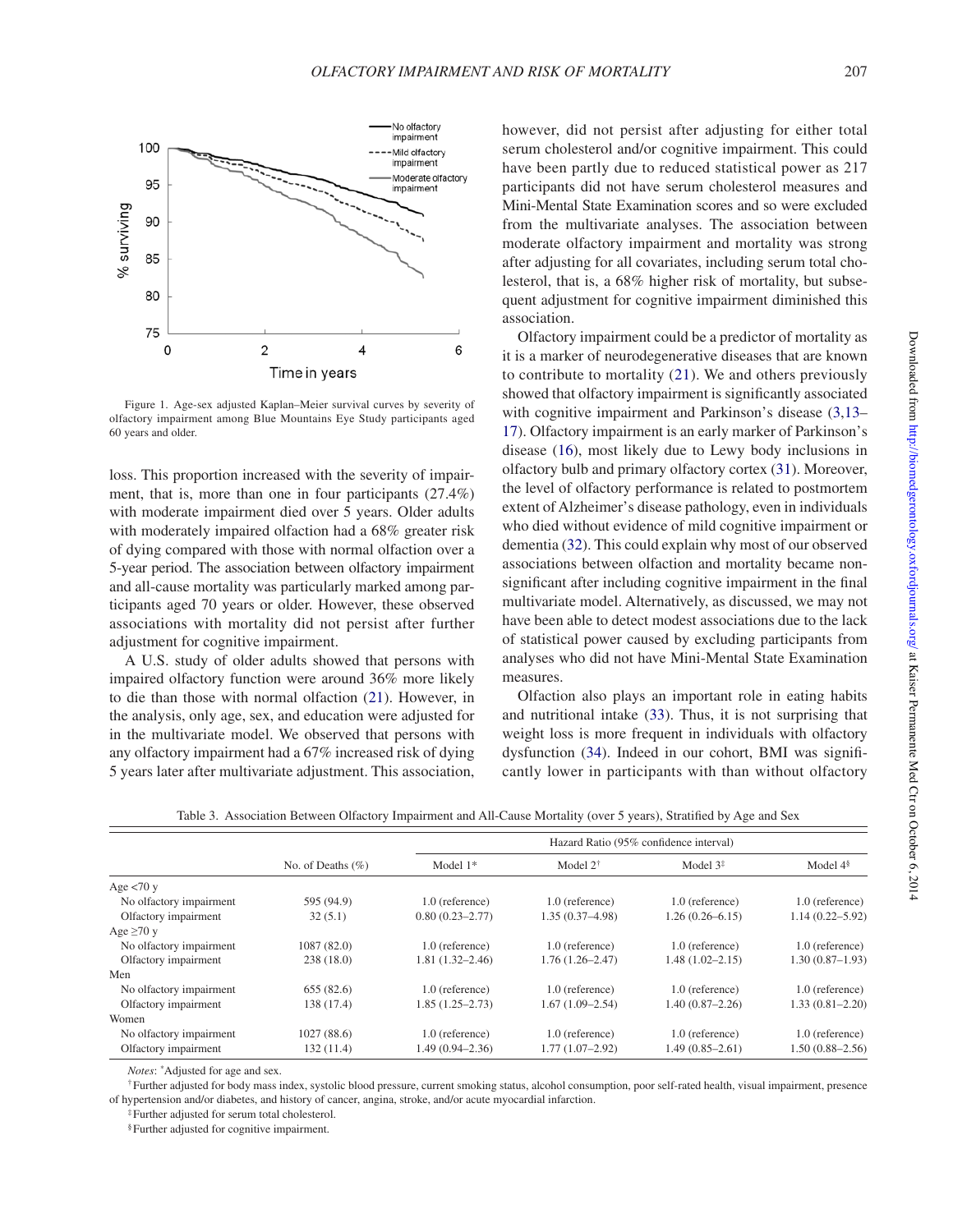impairment. Patients with olfactory impairment are also shown to exhibit specific dislikes toward certain foods (33,35). For instance, older women with olfactory loss were found to have a reduced preference for fruits and vegetables while consuming larger amounts of sweets and fats  $(36)$ . This, however, was not shown to lead to systemic changes in BMI or energy intake (33). The higher risk of mortality observed among persons with olfactory loss could also be mediated by poor nutritional status. Additional longitudinal studies with adequate study power will be needed to assess this relationship.

We observed stronger associations among the older subgroup (in persons aged 70 years or older); this could primarily be due to the significant age-associated increase in the prevalence of olfactory impairment observed in the BMES and other adult studies (2,3,37). Hence, the greater number of persons with olfactory deficits in this age group could have allowed us to detect modest associations between olfactory impairment and all-cause mortality.

Although the prevalence of impaired olfaction in the "healthy" aging population could be greater than previously thought (3), many older people may not raise the issue of a smell impairment themselves because they are not always aware of it (9) or do not understand its potential importance. Our findings could have relevant public health implications as they emphasize to clinicians the finding that olfactory loss and reduced cognitive function are likely to coexist in older patients and could potentially reduce their survival. Hence, odor identification tests, combined with neuropsychological tests, could be useful in identifying this group of older adults so as to prevent their likely rapid decline in health.

Strengths of this study include its prospective design, reasonable follow-up rate, and ascertainment of mortality by validated National Death Index data. There are also a number of limitations of this study. First, the SDOIT tests only a limited number of stimulants, possibly leading to an underestimation of deficits in the rare spectrum of olfaction (3), although it is more reliable than self-reported olfactory loss. Second, although we collected information on and controlled for important confounders, other unmeasured factors (eg, lifestyle or societal factors) could have influenced our study findings. Finally, the number of persons with olfactory impairment was relatively small  $(27.0\%),$ which could have led to insufficient power to detect some modest associations.

In summary, we observed significant associations between olfactory loss and mortality, particularly in persons aged more than 70 years and among those with moderately impaired olfaction. These associations, however, were not independent of cognitive impairment. Our findings suggest that the association between olfaction and mortality risk could be mediated, at least in part, by the presence of impaired cognition in this group of older adults. Further large cohort studies with adequate adjustment of potential

confounders are required to examine the relationship between olfactory impairment and mortality risk.

#### Funding

The Blue Mountains Eye and Hearing Study were supported by the Australian National Health and Medical Research Council (Grant Nos. 974159, 991407, 211069, and 262120).

#### Conflict of Interest

All authors have no conflict of interest and declare no financial interest.

#### **REFERENCES**

- 1. Mackay-Sim A, Johnston AN, Owen C, Burne TH. Olfactory ability in the healthy population: reassessing presbyosmia. *Chem Senses*. 2006; 31:763–771.
- 2. Murphy C, Schubert CR, Cruickshanks KJ, Klein BE, Klein R, Nondahl DM. Prevalence of olfactory impairment in older adults. *JAMA*. 2002;288:2307–2312.
- 3. Karpa MJ, Gopinath B, Rochtchina E, et al. Prevalence and neurodegenerative or other associations with olfactory impairment in an older community. *J Aging Health*. 2010;22:154–168.
- 4. Bramerson A, Johansson L, Ek L, Nordin S, Bende M. Prevalence of olfactory dysfunction: the skovde population-based study. *Laryngoscope*. 2004;114:733–737.
- 5. Seo HS, Jeon KJ, Hummel T, Min BC. Influences of olfactory impairment on depression, cognitive performance, and quality of life in Korean elderly. *Eur Arch Otorhinolaryngol*. 2009;266:1739–1745.
- 6. Boyce JM, Shone GR. Effects of ageing on smell and taste. *Postgrad Med J*. 2006;82:239–241.
- 7. Miwa T, Furukawa M, Tsukatani T, Costanzo RM, DiNardo LJ, Reiter ER. Impact of olfactory impairment on quality of life and disability. *Arch Otolaryngol Head Neck Surg*. 2001;127:497–503.
- 8. Deems DA, Doty RL, Settle RG, et al. Smell and taste disorders, a study of 750 patients from the University of Pennsylvania Smell and Taste Center. *Arch Otolaryngol Head Neck Surg*. 1991;117: 519–528.
- 9. Smeets MA, Veldhuizen MG, Galle S, et al. Sense of smell disorder and health-related quality of life. *Rehabil Psychol*. 2009;54:404–412.
- 10. Pause BM, Miranda A, Goder R, Aldenhoff JB, Ferstl R. Reduced olfactory performance in patients with major depression. *J Psychiatr Res*. 2001;35:271–277.
- 11. Pollatos O, Albrecht J, Kopietz R, et al. Reduced olfactory sensitivity in subjects with depressive symptoms. *J Affect Disord*. 2007;102: 101–108.
- 12. Hawkes C. Olfaction in neurodegenerative disorder. *Mov Disord*. 2003;18:364–372.
- 13. Nordin S, Monsch AU, Murphy C. Unawareness of smell loss in normal aging and Alzheimer's disease: discrepancy between self-reported and diagnosed smell sensitivity. *J Gerontol B Psychol Sci Soc Sci*. 1995; 50:187–192.
- 14. Attems J, Lintner F, Jellinger KA. Olfactory involvement in aging and Alzheimer's disease: an autopsy study. *J Alzheimers Dis*. 2005;7: 149–157.
- 15. Schubert CR, Carmichael LL, Murphy C, Klein BE, Klein R, Cruickshanks KJ. Olfaction and the 5-year incidence of cognitive impairment in an epidemiological study of older adults. *J Am Geriatr Soc*. 2008;56:1517–1521.
- 16. Ross GW, Petrovitch H, Abbott RD, et al. Association of olfactory dysfunction with risk for future Parkinson's disease. *Ann Neurol*. 2008; 63:167–173.
- 17. Sobel N, Thomason ME, Stappen I, et al. An impairment in sniffing contributes to the olfactory impairment in Parkinson's disease. *Proc Natl Acad Sci U S A*. 2001;98:4154–4159.
- 18. Weinstock RS, Wright HN, Smith DU. Olfactory dysfunction in diabetes mellitus. *Physiol Behav*. 1993;53:17–21.